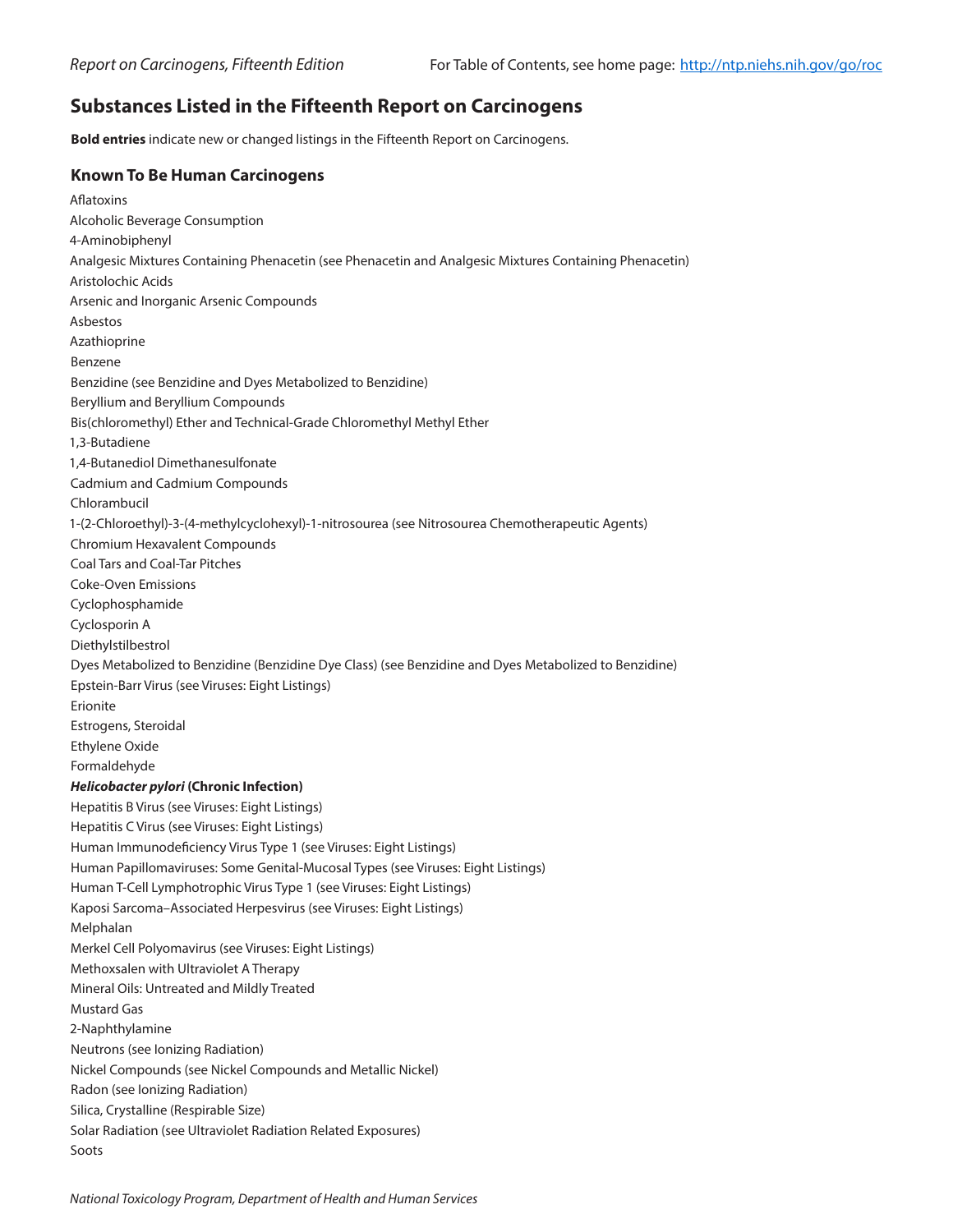### *Report on Carcinogens, Fifteenth Edition*

Strong Inorganic Acid Mists Containing Sulfuric Acid Sunlamps or Sunbeds, Exposure to (see Ultraviolet Radiation Related Exposures) Tamoxifen 2,3,7,8-Tetrachlorodibenzo-*p*-dioxin Thiotepa Thorium Dioxide (see Ionizing Radiation) Tobacco Smoke, Environmental (see Tobacco-Related Exposures) Tobacco Smoking (see Tobacco-Related Exposures) Tobacco, Smokeless (see Tobacco-Related Exposures) *o*‑Toluidine Trichloroethylene Ultraviolet Radiation, Broad-Spectrum (see Ultraviolet Radiation Related Exposures) Vinyl Chloride (see Vinyl Halides [selected]) Wood Dust X-Radiation and Gamma Radiation (see Ionizing Radiation)

#### **Reasonably Anticipated To Be Human Carcinogens**

Acetaldehyde 2‑Acetylaminofluorene Acrylamide Acrylonitrile Adriamycin 2‑Aminoanthraquinone *o‑*Aminoazotoluene 1-Amino-2,4-dibromoanthraquinone 2‑Amino-3,4-dimethylimidazo[4,5‑*f*]quinoline (see Heterocyclic Amines [Selected]) 2‑Amino-3,8-dimethylimidazo[4,5‑*f*]quinoxaline (see Heterocyclic Amines [Selected]) 1‑Amino-2-methylanthraquinone 2‑Amino-3-methylimidazo[4,5‑*f*]quinoline (see Heterocyclic Amines [Selected]) 2‑Amino-1-methyl-6-phenylimidazo[4,5‑*b*]pyridine (see Heterocyclic Amines [Selected]) Amitrole *o*-Anisidine and Its Hydrochloride **Antimony Trioxide** Azacitidine Basic Red 9 Monohydrochloride Benz[*a*]anthracene (see Polycyclic Aromatic Hydrocarbons: 15 Listings) Benzo[*b*]fluoranthene (see Polycyclic Aromatic Hydrocarbons: 15 Listings) Benzo[*j*]fluoranthene (see Polycyclic Aromatic Hydrocarbons: 15 Listings) Benzo[*k*]fluoranthene (see Polycyclic Aromatic Hydrocarbons: 15 Listings) Benzo[*a*]pyrene (see Polycyclic Aromatic Hydrocarbons: 15 Listings) Benzotrichloride 2,2-Bis(bromomethyl)-1,3-propanediol (Technical Grade) Bis(chloroethyl) Nitrosourea (see Nitrosourea Chemotherapeutic Agents) **Bromochloroacetic Acid** (see Haloacetic Acids Found as Water Disinfection By-Products [Selected]) **Bromodichloroacetic Acid** (see Haloacetic Acids Found as Water Disinfection By-Products [Selected]) Bromodichloromethane 1-Bromopropane Butylated Hydroxyanisole Captafol Carbon Tetrachloride Ceramic Fibers (Respirable Size) Chloramphenicol Chlorendic Acid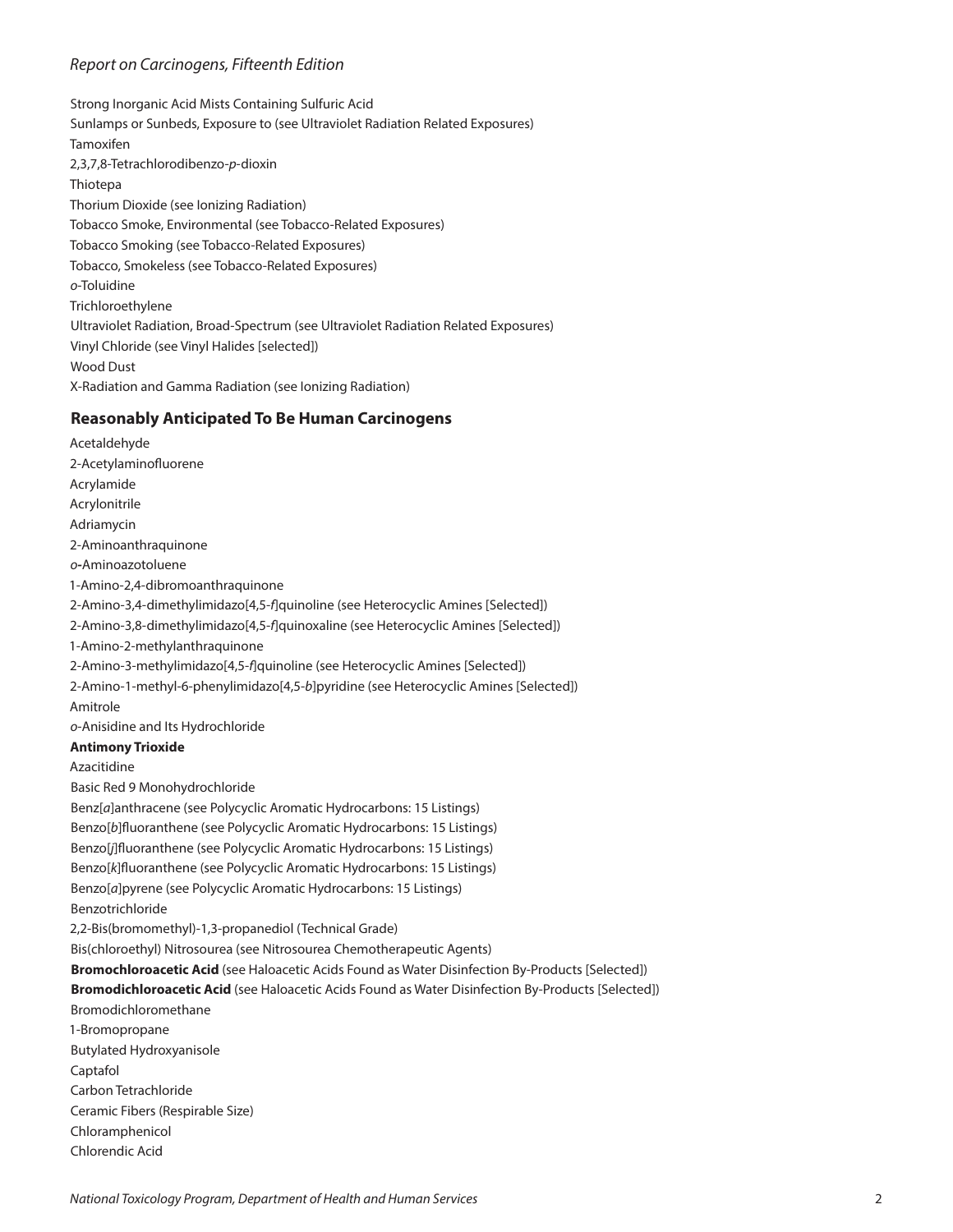Chlorinated Paraffins  $(C_{12}, 60\%$  Chlorine) **Chlorodibromoacetic Acid** (see Haloacetic Acids Found as Water Disinfection By-Products [Selected]) 1-(2-Chloroethyl)-3-cyclohexyl-1-nitrosourea (see Nitrosourea Chemotherapeutic Agents) Chloroform 3-Chloro-2-methylpropene 4-Chloro-*o*-phenylenediamine Chloroprene *p*-Chloro-*o*-toluidine and Its Hydrochloride Chlorozotocin (see Nitrosourea Chemotherapeutic Agents) Cisplatin Cobalt and Cobalt Compounds That Release Cobalt Ions *In Vivo* (see Cobalt-Related Exposures) Cobalt–Tungsten Carbide: Powders and Hard Metals (see Cobalt-Related Exposures) *p‑*Cresidine Cumene Cupferron Dacarbazine Danthron 2,4‑Diaminoanisole Sulfate 2,4‑Diaminotoluene Diazoaminobenzene Dibenz[*a,h*]acridine (see Polycyclic Aromatic Hydrocarbons: 15 Listings) Dibenz[*a,j*]acridine (see Polycyclic Aromatic Hydrocarbons: 15 Listings) Dibenz[*a,h*]anthracene (see Polycyclic Aromatic Hydrocarbons: 15 Listings) 7H-Dibenzo[*c,g*]carbazole (see Polycyclic Aromatic Hydrocarbons: 15 Listings) Dibenzo[*a,e*]pyrene (see Polycyclic Aromatic Hydrocarbons: 15 Listings) Dibenzo[*a,h*]pyrene (see Polycyclic Aromatic Hydrocarbons: 15 Listings) Dibenzo[*a,i*]pyrene (see Polycyclic Aromatic Hydrocarbons: 15 Listings) Dibenzo[*a,l*]pyrene (see Polycyclic Aromatic Hydrocarbons: 15 Listings) **Dibromoacetic Acid** (see Haloacetic Acids Found as Water Disinfection By-Products [Selected]) 1,2-Dibromo-3-chloropropane 1,2-Dibromoethane 2,3-Dibromo-1-propanol **Dichloroacetic Acid** (see Haloacetic Acids Found as Water Disinfection By-Products [Selected]) 1,4-Dichlorobenzene 3,3′-Dichlorobenzidine and Its Dihydrochloride Dichlorodiphenyltrichloroethane 1,2-Dichloroethane Dichloromethane 1,3-Dichloropropene (Technical Grade) Diepoxybutane Diesel Exhaust Particulates Di(2-ethylhexyl) Phthalate Diethyl Sulfate Diglycidyl Resorcinol Ether 3,3′-Dimethoxybenzidine (see 3,3′-Dimethoxybenzidine and Dyes Metabolized to 3,3′-Dimethoxybenzidine) 4‑Dimethylaminoazobenzene 3,3′-Dimethylbenzidine (see 3,3′-Dimethylbenzidine and Dyes Metabolized to 3,3′-Dimethylbenzidine) Dimethylcarbamoyl Chloride 1,1‑Dimethylhydrazine Dimethyl Sulfate Dimethylvinyl Chloride 1,6-Dinitropyrene (see Nitroarenes [Selected]) 1,8-Dinitropyrene (see Nitroarenes [Selected])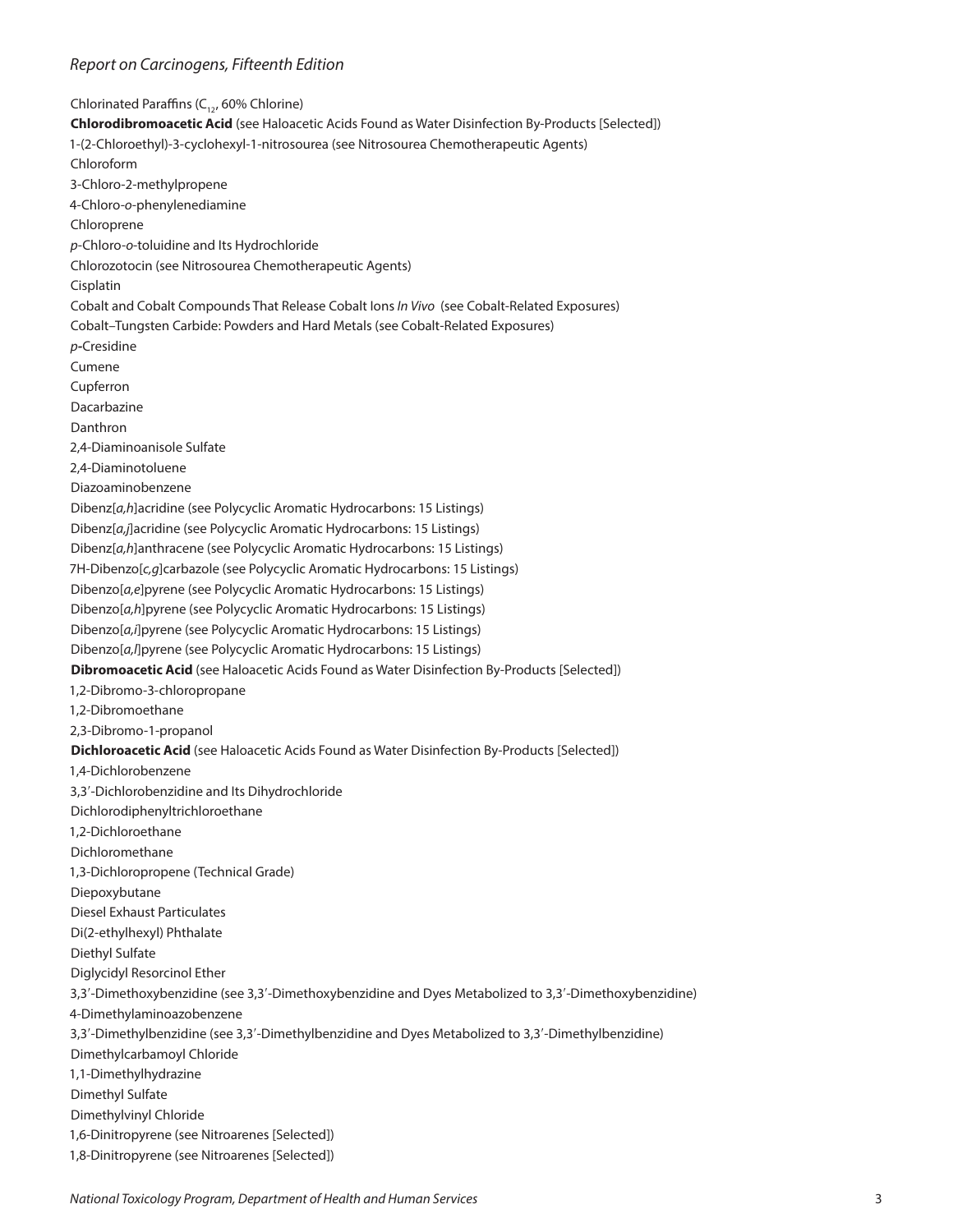# *Report on Carcinogens, Fifteenth Edition*

| 1,4-Dioxane                                                                                                                                                      |
|------------------------------------------------------------------------------------------------------------------------------------------------------------------|
| Disperse Blue 1                                                                                                                                                  |
| Dyes Metabolized to 3,3'-Dimethoxybenzidine (3,3'-Dimethoxybenzidine Dye Class)<br>(see 3,3'-Dimethoxybenzidine and Dyes Metabolized to 3,3'-Dimethoxybenzidine) |
| Dyes Metabolized to 3,3'-Dimethylbenzidine (3,3'-Dimethylbenzidine Dye Class)<br>(see 3,3'-Dimethylbenzidine and Dyes Metabolized to 3,3'-Dimethylbenzidine)     |
| Epichlorohydrin                                                                                                                                                  |
| Ethylene Thiourea                                                                                                                                                |
| <b>Ethyl Methanesulfonate</b>                                                                                                                                    |
| Furan                                                                                                                                                            |
| Glass Wool Fibers (Inhalable), Certain                                                                                                                           |
| Glycidol                                                                                                                                                         |
| Hexachlorobenzene                                                                                                                                                |
| Hexachloroethane                                                                                                                                                 |
|                                                                                                                                                                  |
| Hexamethylphosphoramide                                                                                                                                          |
| Hydrazine and Hydrazine Sulfate                                                                                                                                  |
| Hydrazobenzene                                                                                                                                                   |
| Indeno[1,2,3-cd]pyrene (see Polycyclic Aromatic Hydrocarbons: 15 Listings)                                                                                       |
| Iron Dextran Complex                                                                                                                                             |
| Isoprene                                                                                                                                                         |
| Kepone                                                                                                                                                           |
| Lead and Lead Compounds                                                                                                                                          |
| Lindane, Hexachlorocyclohexane (Technical Grade), and Other Hexachlorocyclohexane Isomers                                                                        |
| 2-Methylaziridine                                                                                                                                                |
| 5-Methylchrysene (see Polycyclic Aromatic Hydrocarbons: 15 Listings)                                                                                             |
| 4,4'-Methylenebis(2-chloroaniline)                                                                                                                               |
| 4,4'-Methylenebis(N,N-dimethyl)benzenamine                                                                                                                       |
| 4,4'-Methylenedianiline and Its Dihydrochloride                                                                                                                  |
| Methyleugenol                                                                                                                                                    |
| Methyl Methanesulfonate                                                                                                                                          |
| N-Methyl-N'-Nitro-N-Nitrosoguanidine (see N-Nitrosamines: 15 Listings)                                                                                           |
| Metronidazole                                                                                                                                                    |
| Michler's Ketone                                                                                                                                                 |
| Mirex                                                                                                                                                            |
| Naphthalene                                                                                                                                                      |
| Nickel, Metallic (see Nickel Compounds and Metallic Nickel)                                                                                                      |
| Nitrilotriacetic Acid                                                                                                                                            |
| o-Nitroanisole                                                                                                                                                   |
| Nitrobenzene                                                                                                                                                     |
| 6-Nitrochrysene (see Nitroarenes [Selected])                                                                                                                     |
| <b>Nitrofen</b>                                                                                                                                                  |
| Nitrogen Mustard Hydrochloride                                                                                                                                   |
| Nitromethane                                                                                                                                                     |
| 2-Nitropropane                                                                                                                                                   |
| 1-Nitropyrene (see Nitroarenes [Selected])                                                                                                                       |
| 4-Nitropyrene (see Nitroarenes [Selected])                                                                                                                       |
| N-Nitrosodi-n-butylamine (see N-Nitrosamines: 15 Listings)                                                                                                       |
| N-Nitrosodiethanolamine (see N-Nitrosamines: 15 Listings)                                                                                                        |
| N-Nitrosodiethylamine (see N-Nitrosamines: 15 Listings)                                                                                                          |
| N-Nitrosodimethylamine (see N-Nitrosamines: 15 Listings)                                                                                                         |
| N-Nitrosodi-n-propylamine (see N-Nitrosamines: 15 Listings)                                                                                                      |
| N-Nitroso-N-ethylurea (see N-Nitrosamines: 15 Listings)                                                                                                          |
| 4-(N-Nitrosomethylamino)-1-(3-pyridyl)-1-butanone (see N-Nitrosamines: 15 Listings)                                                                              |
|                                                                                                                                                                  |